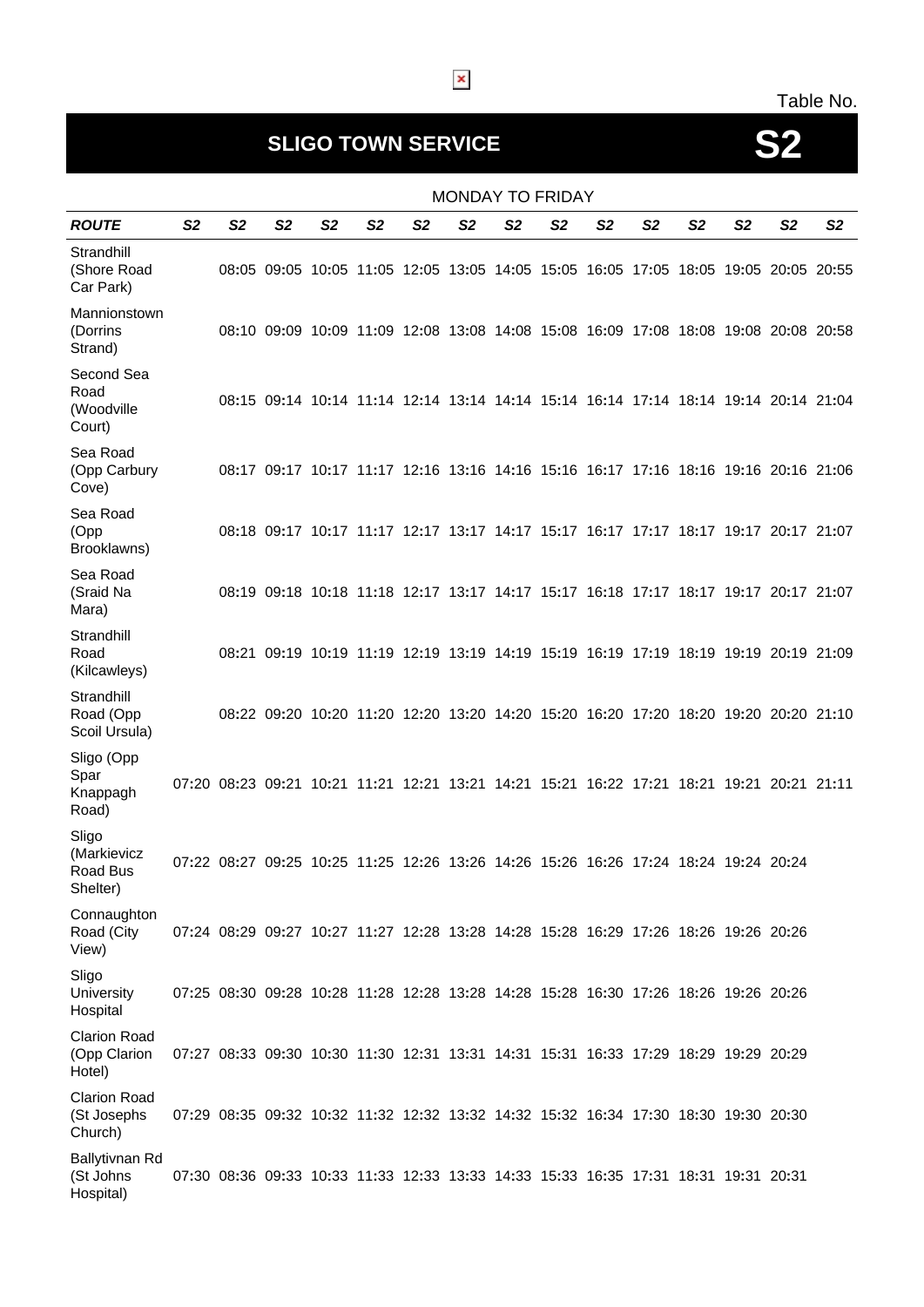| <b>MONDAY TO FRIDAY</b>                       |                |                |                |                |                |                |                |                |                |                |                |                                                                                     |                |                |                |  |  |
|-----------------------------------------------|----------------|----------------|----------------|----------------|----------------|----------------|----------------|----------------|----------------|----------------|----------------|-------------------------------------------------------------------------------------|----------------|----------------|----------------|--|--|
| <b>ROUTE</b>                                  | S <sub>2</sub> | S <sub>2</sub> | S <sub>2</sub> | S <sub>2</sub> | S <sub>2</sub> | S <sub>2</sub> | S <sub>2</sub> | S <sub>2</sub> | S <sub>2</sub> | S <sub>2</sub> | S <sub>2</sub> | S <sub>2</sub>                                                                      | S <sub>2</sub> | S <sub>2</sub> | S <sub>2</sub> |  |  |
| Rosses Point<br>Road<br>(Hollymount)          |                |                |                |                |                |                |                |                |                |                |                | 07:33 08:39 09:35 10:35 11:35 12:36 13:36 14:36 15:36 16:39 17:34 18:34 19:34 20:34 |                |                |                |  |  |
| <b>Ballincar (Opp</b><br>Radisson<br>Hotel)   |                |                |                |                |                |                |                |                |                |                |                | 07:36 08:42 09:38 10:38 11:38 12:40 13:40 14:40 15:40 16:42 17:37 18:37 19:37 20:37 |                |                |                |  |  |
| Creggs<br>Corner (Opp<br>Jctn Cregg<br>House) |                |                |                |                |                |                |                |                |                |                |                | 07:37 08:43 09:39 10:39 11:39 12:41 13:41 14:41 15:41 16:43 17:38 18:38 19:38 20:38 |                |                |                |  |  |
| Rosses Point<br>(Parish<br>Church)            |                |                |                |                |                |                |                |                |                |                |                | 07:39 08:45 09:42 10:42 11:42 12:43 13:43 14:43 15:43 16:45 17:40 18:40 19:40 20:40 |                |                |                |  |  |
| Rosses Point<br>(Opp Yeats<br>Country Hotel)  |                |                |                |                |                |                |                |                |                |                |                | 07:42 08:48 09:44 10:44 11:44 12:46 13:46 14:46 15:46 16:49 17:43 18:43 19:43 20:43 |                |                |                |  |  |
| Rosses Point<br>(Opp RC<br>Church)            |                |                |                |                |                |                |                |                |                |                |                | 07:44 08:50 09:46 10:46 11:46 12:48 13:48 14:48 15:48 16:51 17:45 18:45 19:45 20:45 |                |                |                |  |  |

|                                                      |                | <b>MONDAY TO FRIDAY</b> |                                                                                     |                |                |                |                |                |                |                |                |                |                |                |                |
|------------------------------------------------------|----------------|-------------------------|-------------------------------------------------------------------------------------|----------------|----------------|----------------|----------------|----------------|----------------|----------------|----------------|----------------|----------------|----------------|----------------|
| <b>ROUTE</b>                                         | S <sub>2</sub> | S <sub>2</sub>          | S <sub>2</sub>                                                                      | S <sub>2</sub> | S <sub>2</sub> | S <sub>2</sub> | S <sub>2</sub> | S <sub>2</sub> | S <sub>2</sub> | S <sub>2</sub> | S <sub>2</sub> | S <sub>2</sub> | S <sub>2</sub> | S <sub>2</sub> | S <sub>2</sub> |
| Rosses Point<br>(RC Church)                          |                |                         | 08:05 09:05 10:05 11:05 12:05 13:05 14:05 15:05 16:05 17:05 18:05 19:05 20:05 20:55 |                |                |                |                |                |                |                |                |                |                |                |                |
| <b>Rosses Point</b><br>(Yeats<br>Country Hotel)      |                |                         | 08:06 09:06 10:06 11:06 12:06 13:06 14:06 15:06 16:06 17:06 18:07 19:07 20:07 20:57 |                |                |                |                |                |                |                |                |                |                |                |                |
| <b>Rosses Point</b><br>(Opp Parish<br>Church)        |                |                         | 08:08 09:09 10:09 11:09 12:09 13:09 14:10 15:10 16:10 17:10 18:10 19:10 20:10 21:00 |                |                |                |                |                |                |                |                |                |                |                |                |
| Creggs<br>Corner (Jctn<br>Cregg House)               |                |                         | 08:12 09:11 10:11 11:11 12:12 13:12 14:12 15:12 16:12 17:12 18:13 19:13 20:13 21:03 |                |                |                |                |                |                |                |                |                |                |                |                |
| <b>Ballincar</b><br>(Radisson<br>Hotel)              |                |                         | 08:13 09:12 10:12 11:12 12:13 13:13 14:13 15:13 16:13 17:13 18:14 19:14 20:14 21:04 |                |                |                |                |                |                |                |                |                |                |                |                |
| Ballytivnan Rd<br>(Opp St Johns<br>Hospital)         |                |                         | 08:18 09:18 10:18 11:18 12:19 13:19 14:20 15:20 16:20 17:20 18:20 19:20 20:20 21:10 |                |                |                |                |                |                |                |                |                |                |                |                |
| <b>Clarion Road</b><br>(Clarion<br>Village)          |                |                         | 08:20 09:20 10:20 11:20 12:21 13:21 14:21 15:21 16:21 17:21 18:21 19:21 20:21 21:11 |                |                |                |                |                |                |                |                |                |                |                |                |
| <b>Clarion Road</b><br>(Clarion Hotel)               |                |                         | 08:20 09:20 10:20 11:20 12:21 13:21 14:22 15:22 16:22 17:22 18:22 19:22 20:22 21:12 |                |                |                |                |                |                |                |                |                |                |                |                |
| <b>Ballinode</b><br>(Molloway<br>Hill)               |                |                         | 08:22 09:22 10:22 11:22 12:24 13:24 14:24 15:24 16:24 17:24 18:24 19:24 20:24 21:14 |                |                |                |                |                |                |                |                |                |                |                |                |
| Sligo (Opp<br><b>University</b><br>Hosp-The<br>Mall) |                |                         | 08:23 09:23 10:23 11:23 12:25 13:25 14:25 15:25 16:25 17:25 18:25 19:25 20:25 21:15 |                |                |                |                |                |                |                |                |                |                |                |                |